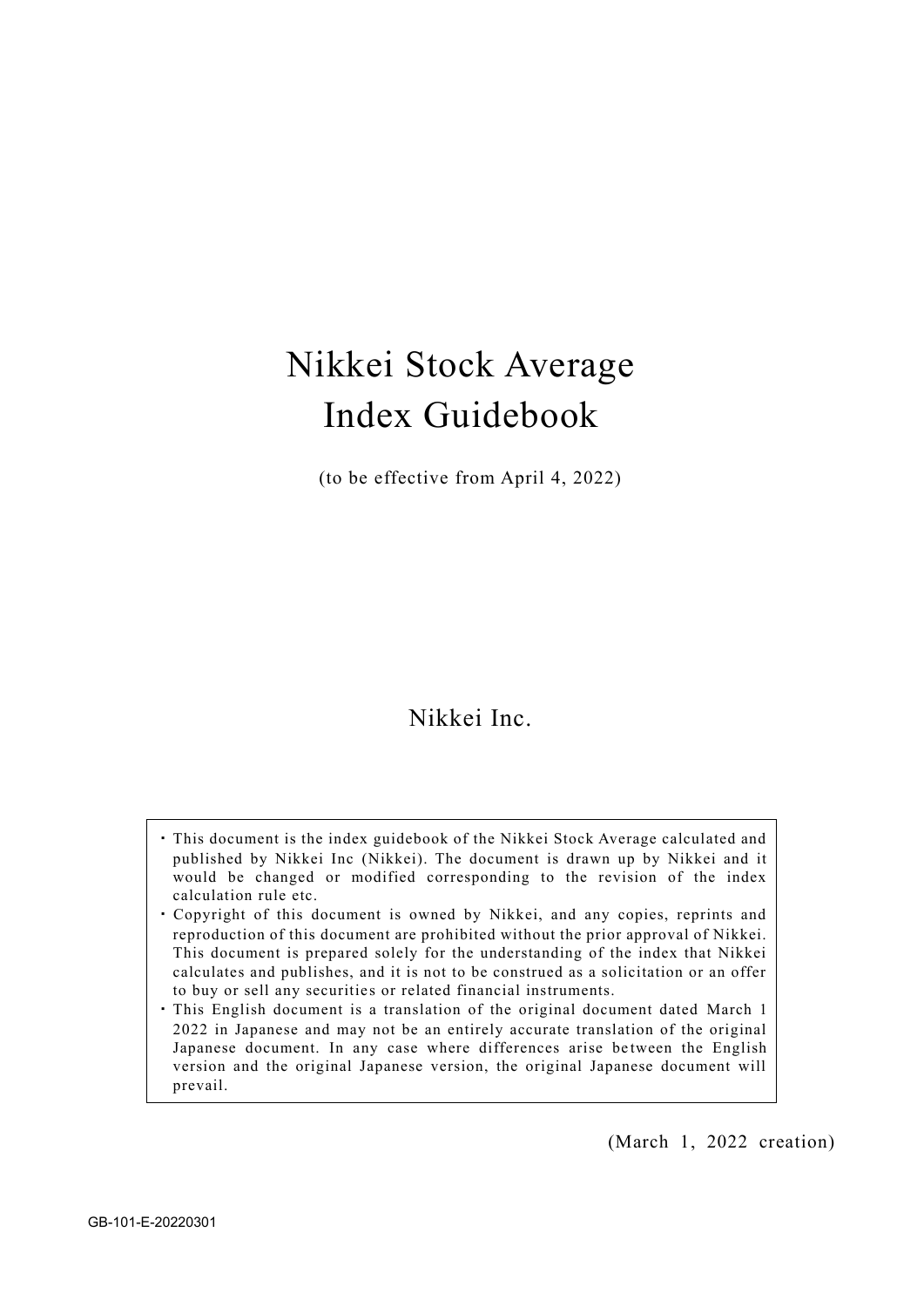#### **1: Summary**

#### (1) Introduction

The Nikkei Stock Average (Nikkei225) is used around the globe as the most popular benchmark of the Japanese stock market. It is comprised of 225 stocks listed on the Tokyo Stock Exchange Prime Market and calculated as an adjusted price weight index.

The 225 constituent stocks are reviewed periodically by the liquidity in the market and sector balance. By calculating with highly liquid stocks, the index is aimed at fulfilling two objectives, one is to maintain its long-term continuity and the other is to reflect the changes in the industry structure.

The index started on September 7, 1950. It was retroactively calculated back to May 16, 1949 which is the day the Tokyo Stock Exchange reopened for the first time after the Second World War. The index has been calculated and published by Nikkei since 1970, succeeding it from the Tokyo Stock Exchange.

#### (2) Name

| (Japanese)<br>Official:<br>Abbreviation: | 日経平均株価 (Nikkei Heikin Kabuka)<br>日経平均 (Nikkei Heikin), 日経 225 (Nikkei 225) |
|------------------------------------------|----------------------------------------------------------------------------|
| (English)<br>Official:<br>Abbreviation:  | Nikkei Stock Average<br>Nikkei Average, Nikkei225                          |

#### **2: Constituents Management**

In principle, constituents of the Nikkei225 are reshuffled based on the following rules. There are two types of changes in the constituents. One is "Periodic Review" conducted once a year, and the other is "Extraordinary Replacement" where the vacancies of the constituents created by delisting or other reasons are filled.

Current rules were originally announced on April 15, 2000 and became effective from April 24 of the same year. There have been some amendments to date. This section is a summary of the constituents management and the official text is found in the "Nikkei Stock Average Constituents Selection Rules" attached hereto, which supersedes the explanation below.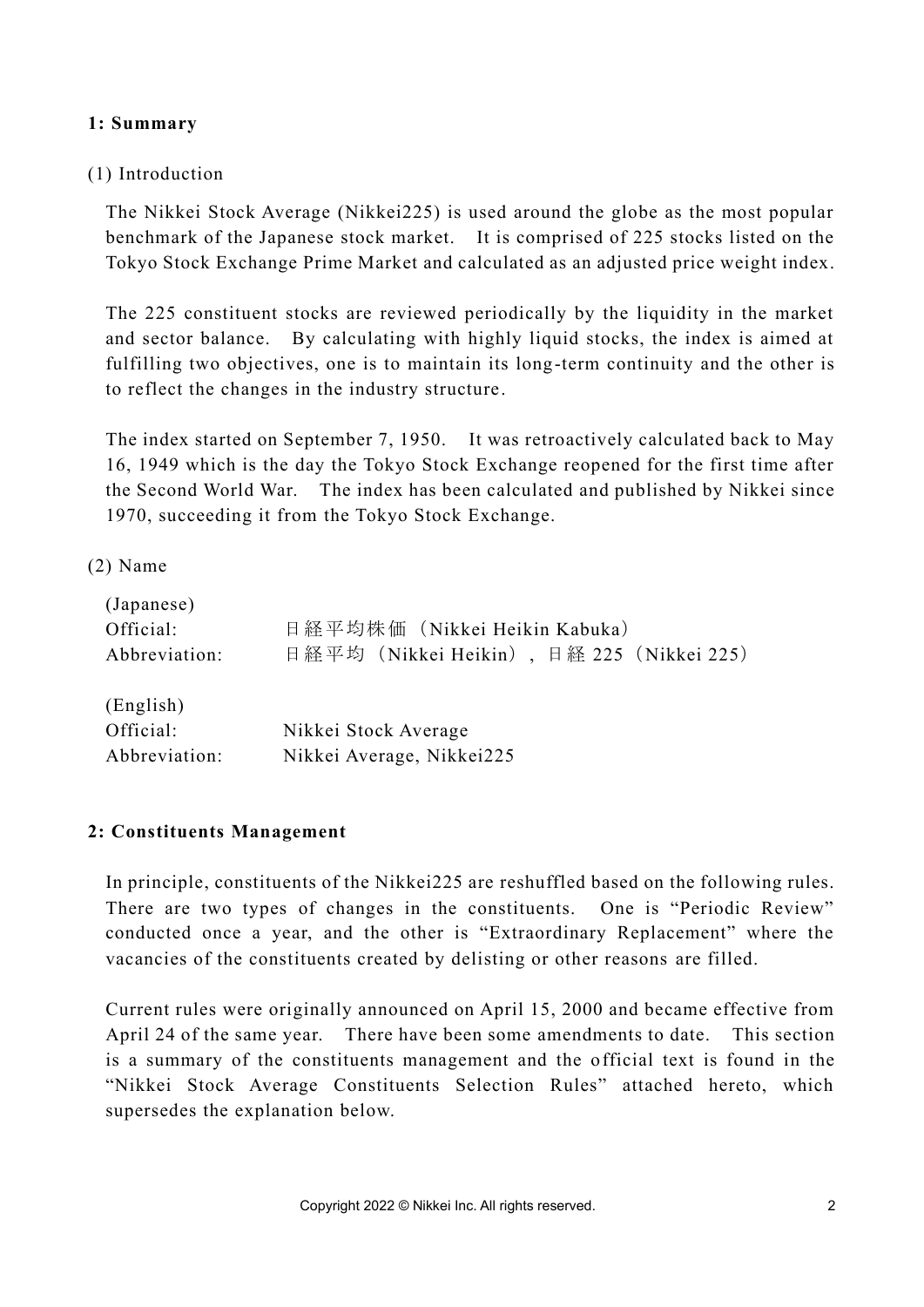## $(1)$  Necessary Conditions of the constituents

Stocks (old share, domestic) listed on the Tokyo Stock Exchange Prime Market. However, non-ordinary shares such as ETFs, REITs, preferred stocks, preferred securities or tracking stocks are excluded.

(2) Periodic Review

Constituents are reviewed once a year with a base date at the end of July, and the result becomes effective in the beginning of October. Deletions and additions are announced before the effective date with some notification period. The purpose of this review is to maintain the market representativeness of the constituents. Stocks with high market liquidity are added and those with low liquidity are deleted. At the same time, to take changes in the industry structure into account, the balance of the sectors, in terms of the number of constituents, is considered.

(Procedure of the review)

①Assessment of liquidity

Liquidity of a stock is assessed by the two measures, "trading value" and "magnitude of price fluctuation by volume" which is calculated as (High price/Low price) / Volume.

②Deletion and Addition due to liquidity

Among stocks on the Tokyo Stock Exchange Prime Market, top 450 stocks in terms of

the liquidity assessed in ① above are selected to form the "high liquidity group".

Those constituents not in the high liquidity group are deleted. Those non -constituent stocks which are in the top 75 of the high liquidity group are added.

③Deletion and addition by the sector balance

Nikkei has an industry classification system where there are 36 industries. For index operation purposes, these 36 industries are re-classified into 6 sectors. They are "Technology", "Financials", "Consumer Goods", "Materials", "Capital Goods/Others", and "Transportation and Utilities".

Constituents are deleted and added to balance the number of constituents among these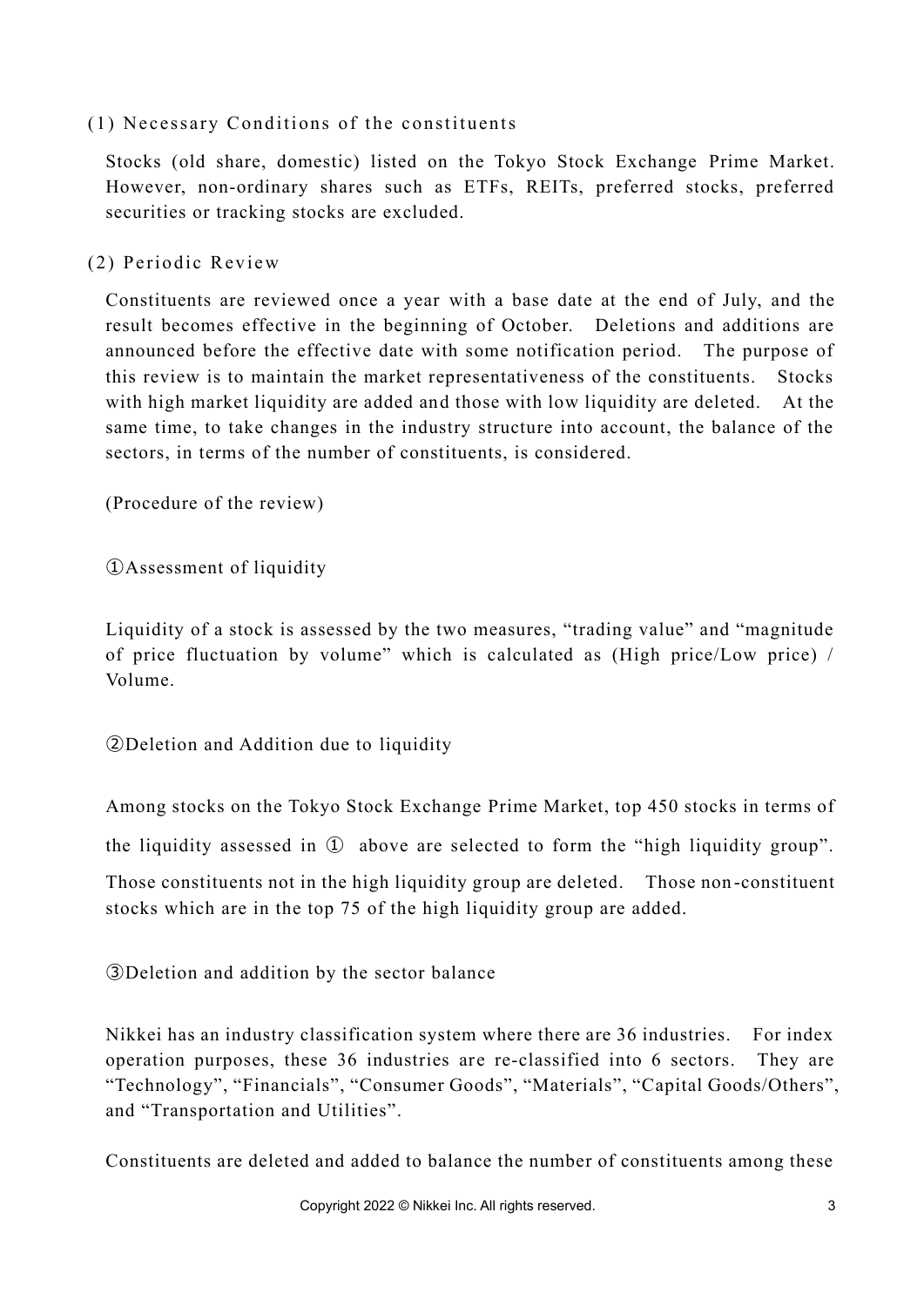sectors. By considering the result of the procedure ② above, the sector balance is adjusted to make the total number of the constituents to be 225. More specifically,

i) Among the 450 stocks, half number of those that belong to a sector is designated as the "Appropriate number of stocks" for such a sector.

ii) Compare the actual number of constituents in the sector with its "Appropriate number". If the actual is larger, then delete from such sector. If the actual is smaller, then add to such sector. Stocks to be deleted are selected from stocks with the lower liquidity and stocks to be added are selected from stocks with the higher liquidity.

④Final decision

Stocks selected by the procedures above are "Candidates" for addition and deletion. They are presented to the committee comprised of academics and market professionals. Based on the comments from the committee, Nikkei Inc. will finally determine and announce the changes.

## (3) Extraordinary Replacement

①Reasons for deletion

Stocks which meet the following criteria are deleted from the index.

- i) Designated as a "Securities to be Delisted" or "Securities on Alert"
- ii) Delisted due to corporate restructuring such as merger, share exchange or share transfer
- iii) Transfer to the market other than the Prime

A constituent designated as "a Security under Supervision" remains to be a constituent at the time of designation. However, Nikkei may replace such a constituent with a pre-announcement when it is highly inappropriate to keep the stock as a constituent, e.g. probability of delisting is extremely high.

②Rules to choose stocks to be added (principal rules)

When a constituent is deleted because of the reasons above, a stock to be added will be selected, in principle, from the same sector in the "high liquidity group" in the order of liquidity and non-constituents.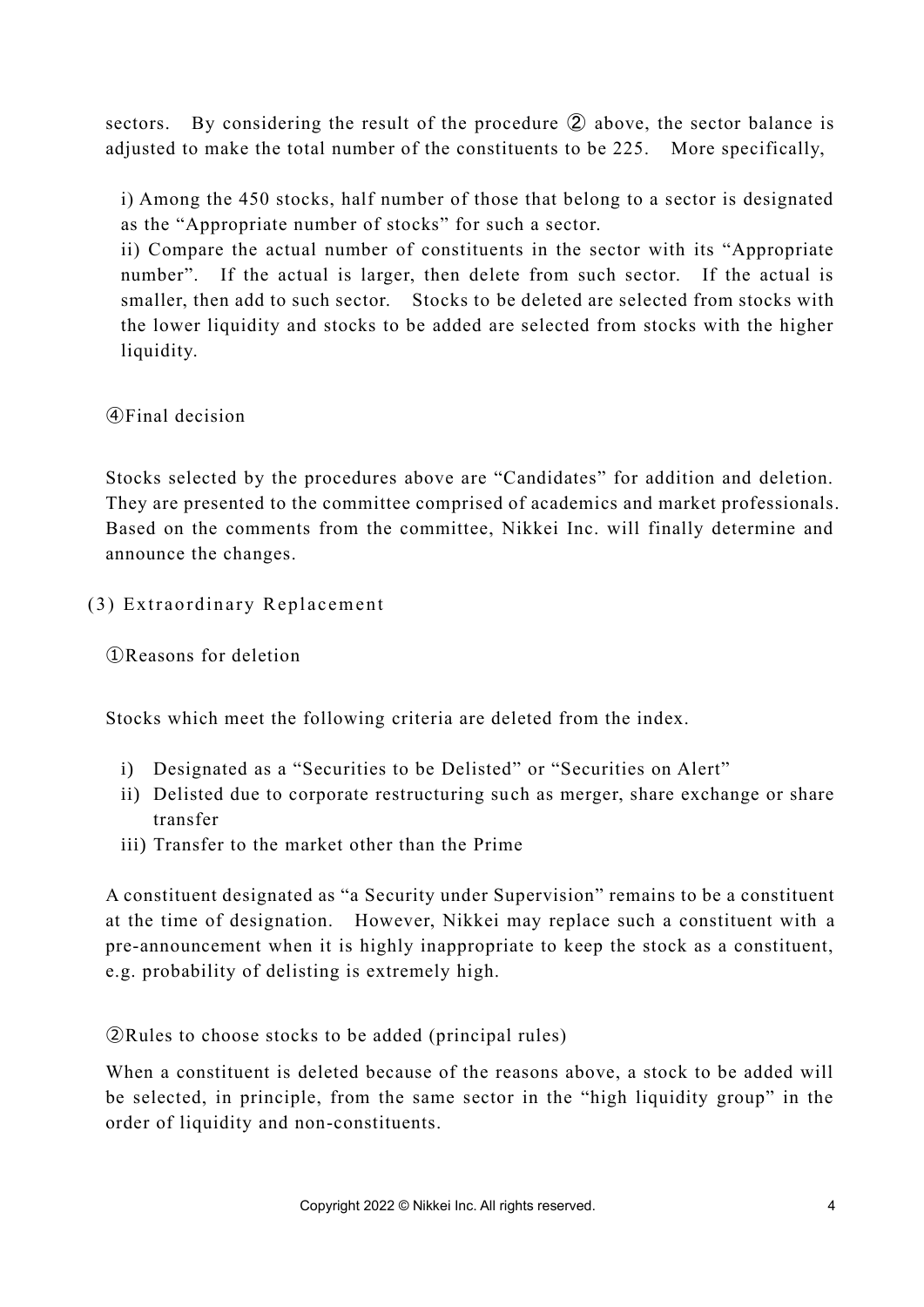③Rules to choose stocks to be added (exceptional rules)

Notwithstanding ② above, following rules may apply when a deletion is known in advance.

i) When such deletion is scheduled close to the time of the Periodic Review, additional stocks may be selected in a part of the periodic review process. ii) When multiple deletions are scheduled in a short period, additions may not be selected one by one using the rules above but using the Periodic Review procedure

by assessing the liquidity and the balance of the sectors.

④Rules to choose stocks to be added (exception for individual stock)

Notwithstanding ② above, procedures as exemplified below may be applied in case of corporate restructuring. Application of this procedure is determined for each case.

i) Under the following cases, a stock of a company which will succeed the substance of the delisting company will be added in principle, where such company is listed or will be listed within a short period on the Tokyo Stock Exchange Prime Market.

- Stock of a surviving company in mergers (constituent is merged by nonconstituent)

- Stock of a newly established company by stock exchange or transfer (shares of a constituent are exchanged with those of the new company, i.e. its parent company)

ii) When a company is split, and multiple companies maintain listing on the Tokyo Stock Exchange Prime Market, a stock of a company which succeeds the major operation will become a constituent.

⑤Effective dates of constituent changes

In principle, for each reason under (3)①, constituents are deleted and added as follows. The exact date is announced for each event.

i) Designated as a "Security to be Delisted" or "Securities on Alert": five business days after the designation.

ii) Delisted due to corporate restructuring such as merger, share exchange or share transfer and iii) Transfer to the market other than the Prime: effective date of the event. In case that a constituent designated as a stock under supervision is deemed as highly inappropriate and will be deleted, the announcement will be made approximately two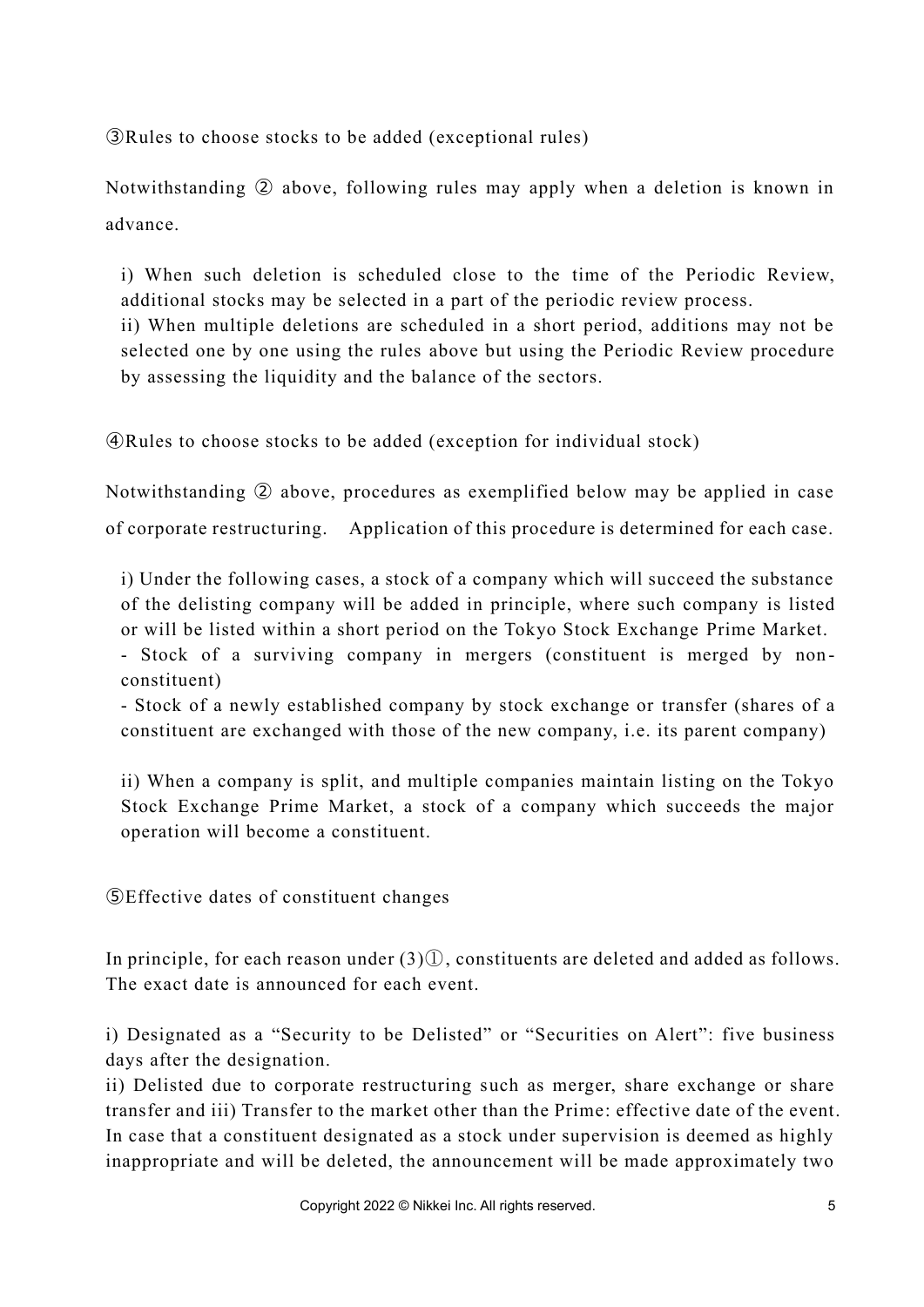weeks before its effective date. Even if such a constituent is designated as a stock to be delisted before the pre-announced effective date, the pre-announced effective date survives.

 $(4)$  Notes on the constituents management

①About Periodic Review

i) Results of the Periodic Review are applied on the first trading day of October in principle. However, when there are delistings or new listings of the succeeding companies under the corporate restructuring and the constituents must be changed close to this date, changes to the index may be made in accordance with the schedule of delistings / new listings.

ii) The maximum number of the constituents changed is 3. However, constituent change due to corporate reorganization near the time of periodic review is not included in the limit of 3.

#### ②About Extraordinary Replacement

Extraordinary Replacement is intended to fill the vacancy made by deletion due to a specific event. There is no case to use this procedure to add a new constituent (and delete current constituent).

③General matters

For both Periodic Review and Extraordinary Replacement, deletion and addition are made effective on the same day to keep the number of constituents at 225. However, when necessary, as exemplified below, the index may be calculated with less than 225 constituents. Divisor is adjusted at times when constituents are deleted or added to maintain the continuity of the index.

- A constituent company may be delisted when it establishes a parent company by a share transfer or becomes a subsidiary of an unlisted company by a share exchange. If a new parent company is deemed to be succeeding the business of the delisted company, such a new company may become a new constituent if it becomes listed. In such a case, during the period between delisting of the original company and listing of the new succeeding company, the index may be calculated with constituents less than 225.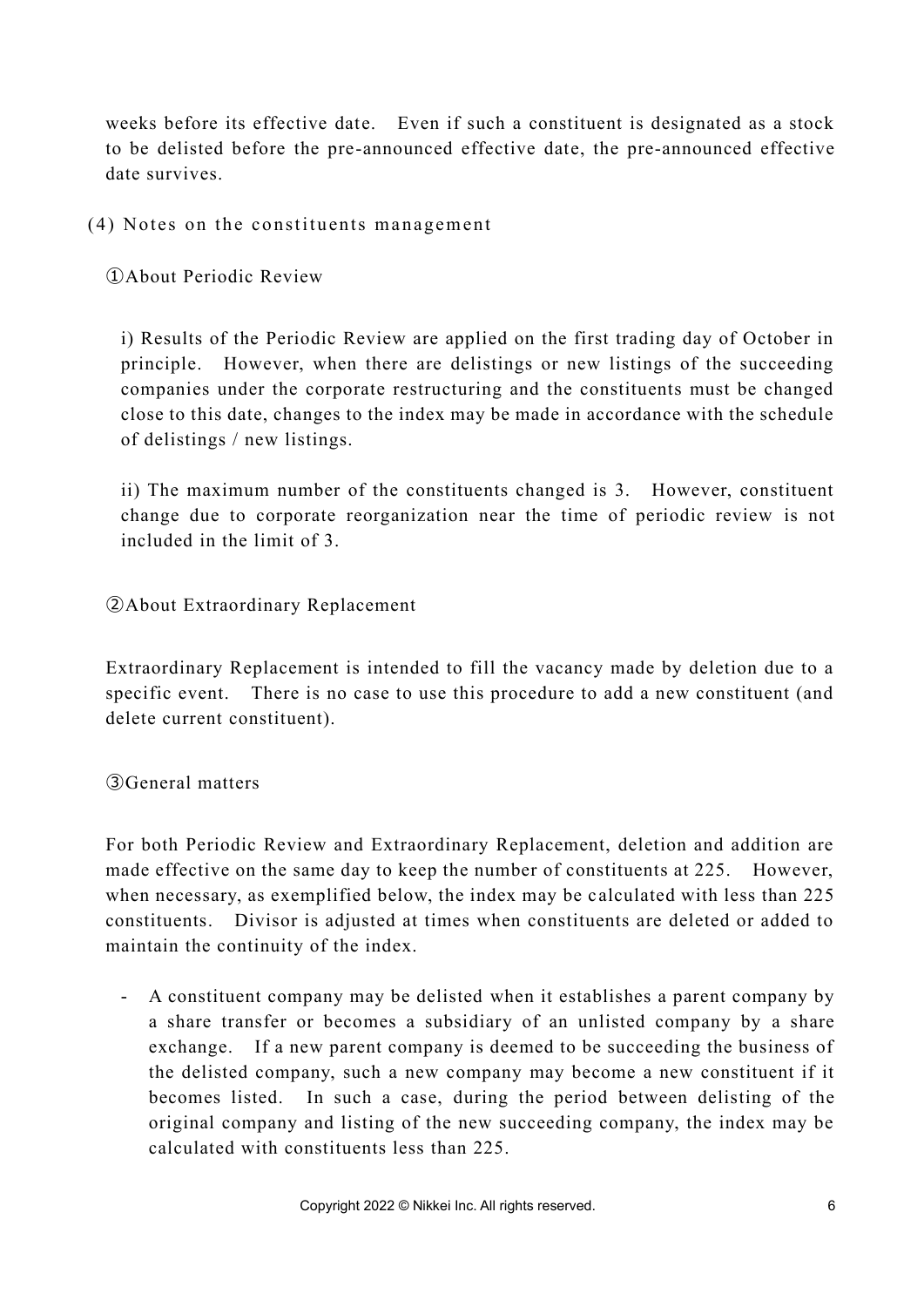#### **3: Calculation method**

The Nikkei225 is calculated as a weighted price average where the sum of the constituent stock prices adjusted by the price adjustment factor is divided by the divisor.

Adjusted stock price = stock price x price adjustment factor

Nikkei Stock Average = sum of Adjusted stock price / Divisor

 $(1)$  Selection of the prices

Prices to be used for the calculation are selected in the following order of priority.

#### 1.Special Quote or sequential trade quote 2. Traded price 3. Base price

Take an example of the index value at the close of the market. Usually, closing index is calculated by the last traded price of each constituent. However, if a constituent stock closes trading with special quote, such special quote is used to calculate the closing index even if it had a traded price intraday. Special quote is declared by the Tokyo Stock Exchange. Since the Nikkei225 is composed of liquid stocks, prices by the above definition 1 or 2 tend to be used intraday, and usually those by the definition 2, and occasionally those by the definition 1 are used for the closing index.

When there are no prices by the definition 1 or 2 during a day, "3. Base price" is used. This is obtained based on the priority order of ex-rights theoretical price, the last special quote price or sequential trade quote price, and the latest traded price up to the preceding day.

In most cases, the price used for the calculation of the closing index on the preceding day becomes the "Base price". However, the exception case is that there are not any prices and quotes on a day when a stock goes ex-right (split, for example). Since the price on the day of ex-right is significantly changed from the prices on the preceding day for non-market reasons, the "ex-rights theoretical price" is used for the calculation.

The theoretical price is calculated based on the price (i.e. special quote or sequential trade quote or closing price) used for the calculation on the preceding day. For example, if the closing price on the preceding day was 1000 yen for a constituent and it goes for 1 to 1.1 split today, the theoretical price for today is 909.1 yen (=1000 / 1.1) and this is the theoretical price for this constituent.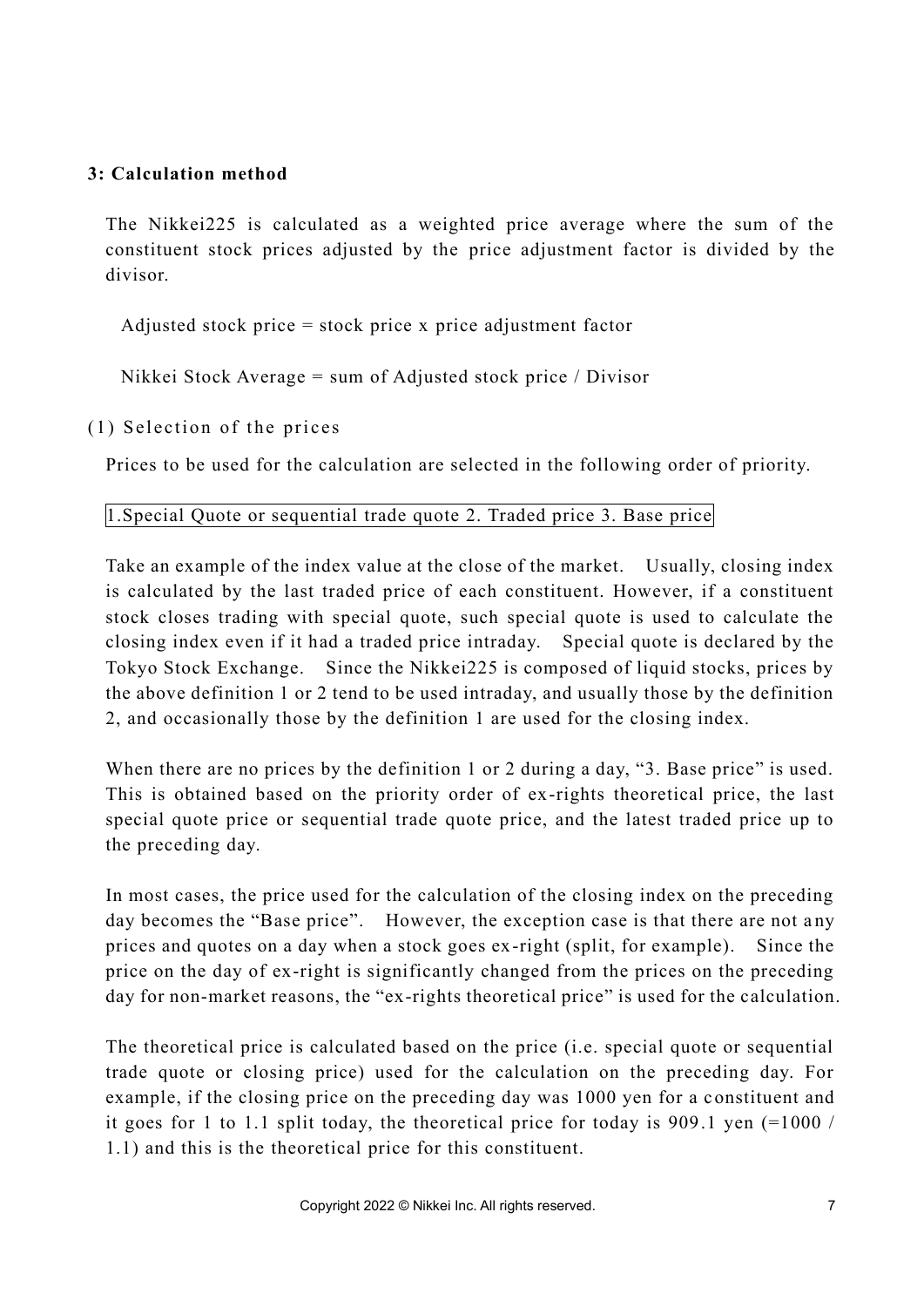Also note that ex-dividend is not treated as an ex-right for the calculation of the Nikkei225.

(2) Price Adjustment Factor

Price adjustment factor (PAF) is a number which adjusts price of the constituents. PAFs are set and revised as follows.

①Setting PAF

The PAF of a stock to be added to the Nikkei 225 is 1. However, the value other than 1 (0.1 to 0.9) may be assigned provided that the price of such stock exceeds 1% of the sum of constituent prices. It is set at the highest value which does not exceed 1% of the sum of the prices by 0.1 interval.

PAF = sum of Adjusted stock price of the constituents x  $1\%$  / the stock price of the new constituent.

Note) PAF is evaluated on the base date and rounded down to the nearest 0.1.

When a stock of a newly established holding company is added replacing the delisting original company, value other than 1 may be set in accordance with the ratio of stock transfer, etc. in the establishment of the holding company.

Also note that if the stock price of the new constituent fluctuates drastically after the base date until the effective date of the change, the PAF may be adjusted. In this case, such an adjustment will be announced at least 5 business days before the effective date in principle.

②Revising PAF

PAF is revised under the following situation.

- Large-scale stock split or reverse split

When a constituent goes for a large-scale stock split or reverse stock split, PAF is revised to keep the price level of such a constituent unchanged . However, since the PAF has only 1 digit after the decimal point, above adjustment calculation might result in a fraction. Also, if a result of calculation is less than 0.1, PAF will be set as 0.1. In these cases, the adjusted price before and after the split/reverse split a re different. Such difference will be adjusted by divisor. Revision of PAF under large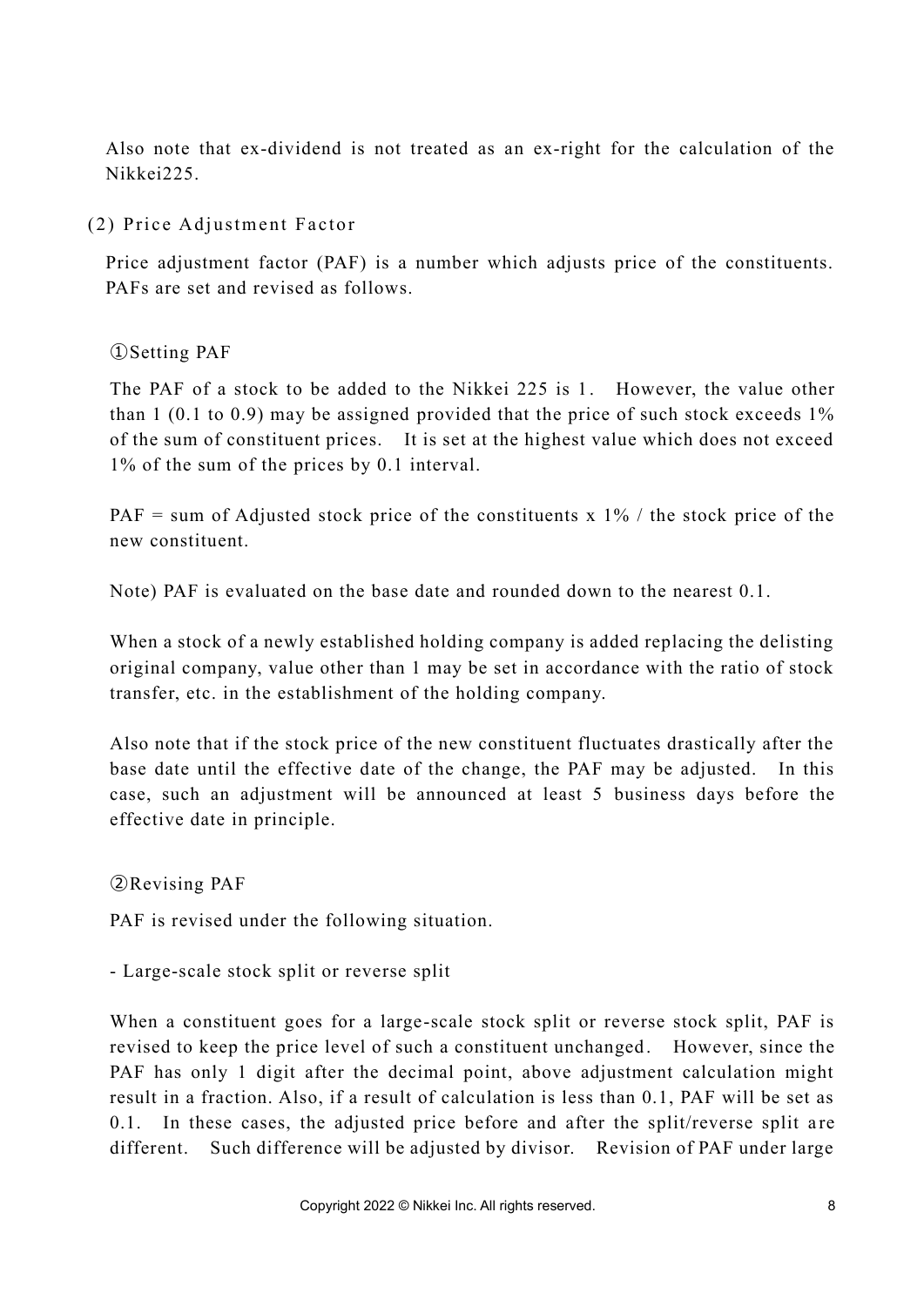scale stock split or reverse split will be announced at least 5 business days before the effective date in principle.

# [Note]

Japanese stocks used to have "par value", which was abolished in October 2001. Before October 2001, stock prices were adjusted to the par value of 50 yen, which was a standard par value in the market. After abolishment of par value, "presumed" par value, which modeled after the "par value" was defined, and the stock prices were adjusted to presumed par value of 50 yen. At the time of introduction of the price adjustment factor (October 1, 2021), the price adjustment factor was set, in principle, based on then prevailing presumed par value so that the adjusted price by both methods are the same.

# (3) Di viso r

The Nikkei225 is calculated as adjusted price average where the weight is based on the price adjustment factor. This is basically an arithmetic average and the denominator was a number of constituents initially. Since then, there have been stock splits, reverse splits and changes in the constituents, and the denominator has been adjusted to maintain the continuity of the index. This denominator is called the "Divisor".

When a stock goes for a split or reverse split, the level of stock price changes. Also, when constituents are changed, the sum of stock prices (=numerator) changes by the prices of additions and deletions. If the denominator is not changed in such cases, the index today will be different from the closing index on the previous day even if the prices of all individual constituents are the same.

To keep the index unchanged from such non-market events, the divisor is changed. The price adjustment factor may also be changed for large scale splits and reverse splits to keep its continuity.

Points on the divisor change are as follows.

①Divisor is recalculated when the following events happen.

- i) Changes in the constituents
- ii) Corporate action such as split, reverse split, paid-in capital increase. However, when the split or the reverse split is in a large scale, the price adjustment factor may also be adjusted. The divisor may not be changed so long as the adjusted price is unchanged before and after such split/reverse split.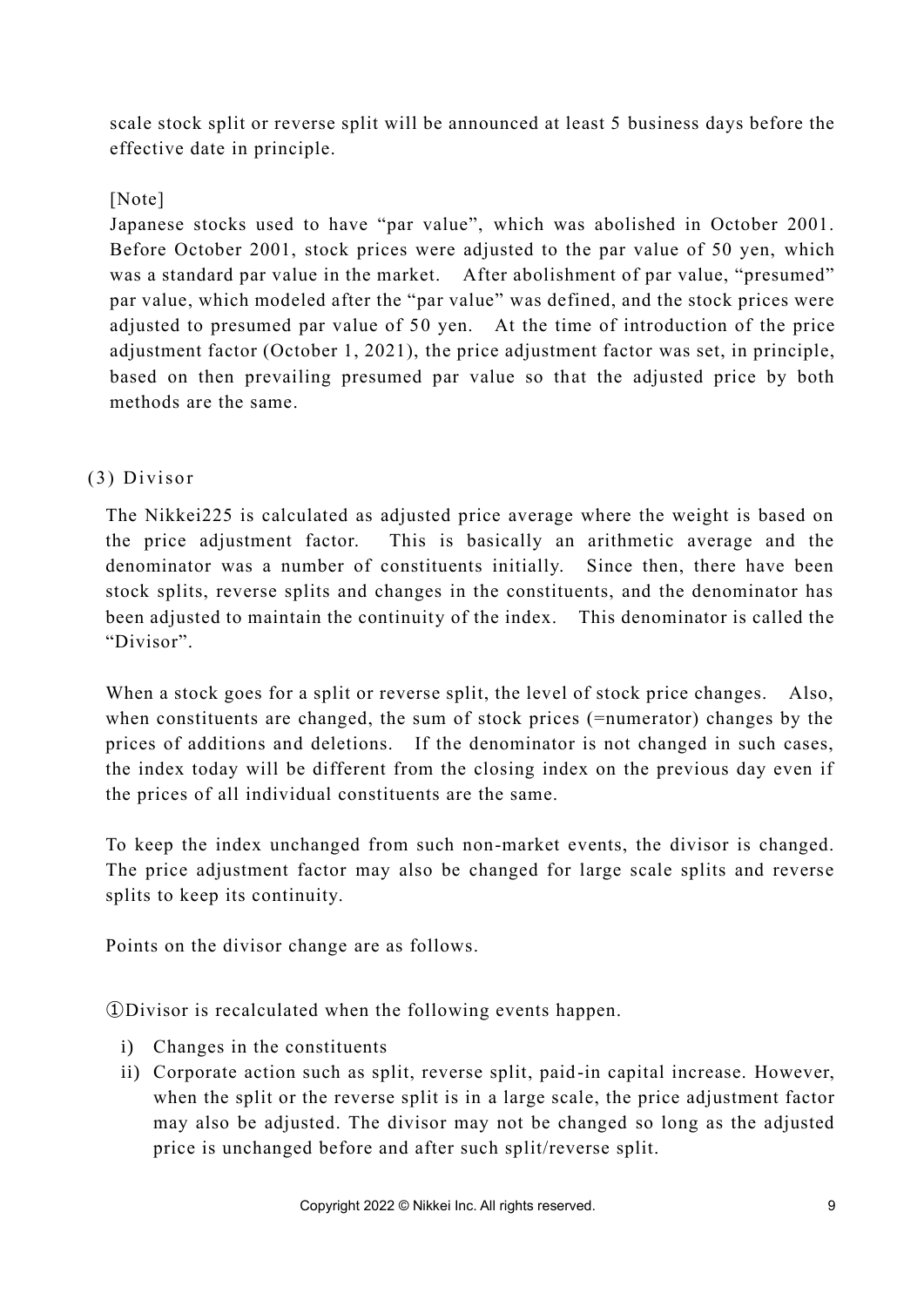②Calculation of the divisor change is as follows.

Divisor tomorrow = Divisor today x (sum of "base price for the next day constituents") / (sum of "closing price of today's constituents ")

"Closing price of today's constituents": the price used to calculate the closing index on the last day before an event  $(= today)$ .

"Base price for the next day constituents":

- i) For stocks continue to be constituents over the event and the price of which are NOT changed by non-market reasons: Same price as the "closing price of today's constituents ".
- ii) For stocks continue to be constituents over the event and the price of which are CHANGED by non-market reasons: Ex-rights theoretical price (ex-dividend is not treated as the ex-rights) multiplied by the price adjustment factor for the next day.  $(*)$
- iii) For stocks to become new constituents from the next day: Price obtained by i) or ii)

(\*) When the price adjustment factor is changed in line with a large -scale stock split/reverse split, the price change triggered by the split/reverse split is offset and the base price for the next day will be the same as the closing price today unless the calculation of the new price adjustment factor results in a fraction, i.e. non-zero second digit under the decimal which is rounded down.

③4th digit is rounded to make the divisor to have 3 digits after the decimal point.

#### (4) Miscellaneous

①Calculation day and time:

On trading day and during trading hours of the Tokyo Stock Exchange

②Calculation intervals:

Every 5 seconds since July 18, 2017. From January 4, 2010 to July 14, 2017, 15 seconds and before then, 1 minute. The opening price is currently calculated at 5 seconds past 9 am.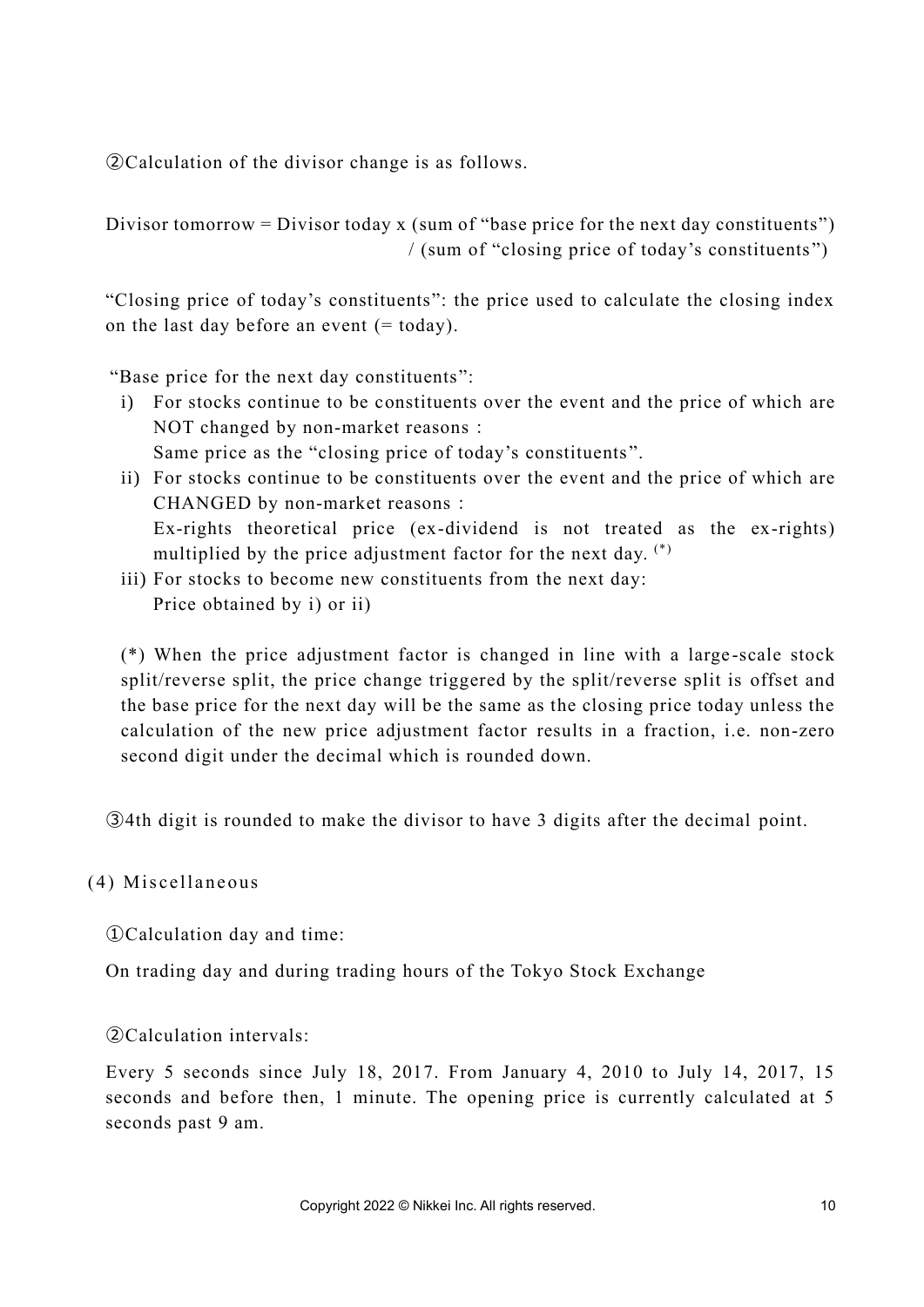③Digits after the decimal point:

2 (3th digit is rounded)

④Real time (Intraday) calculation:

Intraday calculation started on Monday, March 25, 1985 (1-minute interval). Since then there are open, high, low indices in addition to the close.

#### **4: Others**

(1) Index License

The Nikkei Stock Average is a copyrighted material calculated in a methodology independently developed and created by Nikkei Inc. ("Nikkei") and Nikkei is the sole exclusive owner of the copyright and other intellectual property rights in the Nikkei Stock Average itself and the methodology to calculate the Nikkei Stock Average.

Commercial use of the Nikkei Stock Average must be licensed by Nikkei. Such uses include, but not limited to, provision of derivative products such as futures and options, creation and marketing of linked funds or linked securities, or distribution of the index for the data and analytic services.

#### (2) Di scl aim er

Nikkei has no obligation to publish the Nikkei Stock Average continuously, and Nikkei is not responsible for any error, delay or omission in the Nikkei Stock Average. Nikkei is entitled to change the details of the Nikkei Stock Average and to suspend or stop the calculation and the announcement of the index.

Although, in principle, the Nikkei Stock Average is calculated and maintained in accordance with the information provided here, Nikkei has discretion to take measures Nikkei deems appropriate when the events which are not covered in this document happen or under the circumstances where it is difficult to continue to calcu late the index using the current rules.

In addition, the specifications described may be amended without notice. Nikkei does not assume any loss or damage caused by the use of this document.

This English document may not be an entirely accurate translation of the original Japanese document. In any case where differences arise between the English version and the original Japanese version, the original Japanese document will prevail.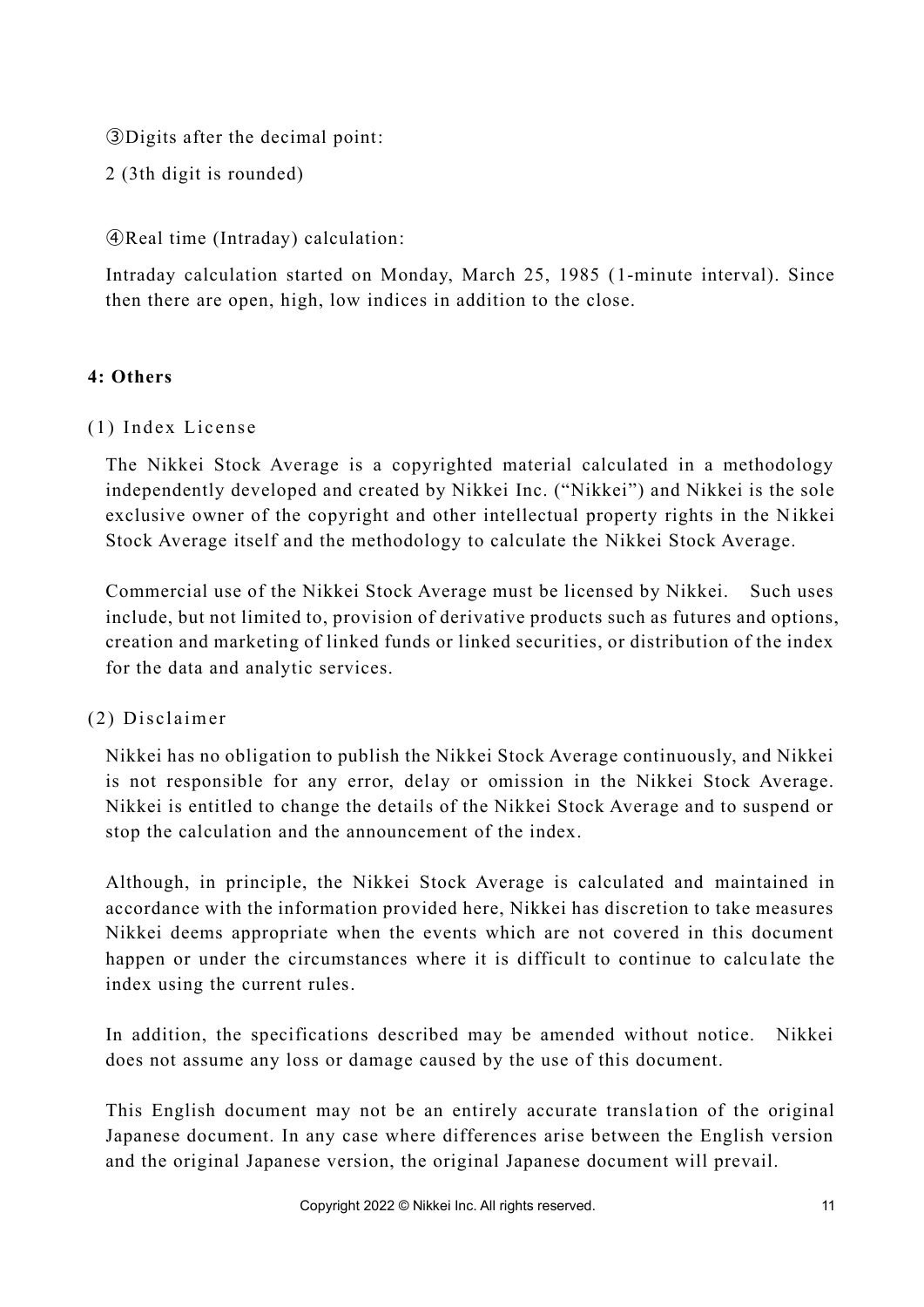$(3)$  Contact

Index Business Office, Nikkei Inc. Tel: +813-6256-7341, mail: [index@nex.nikkei.co.jp](mailto:index@nex.nikkei.co.jp)